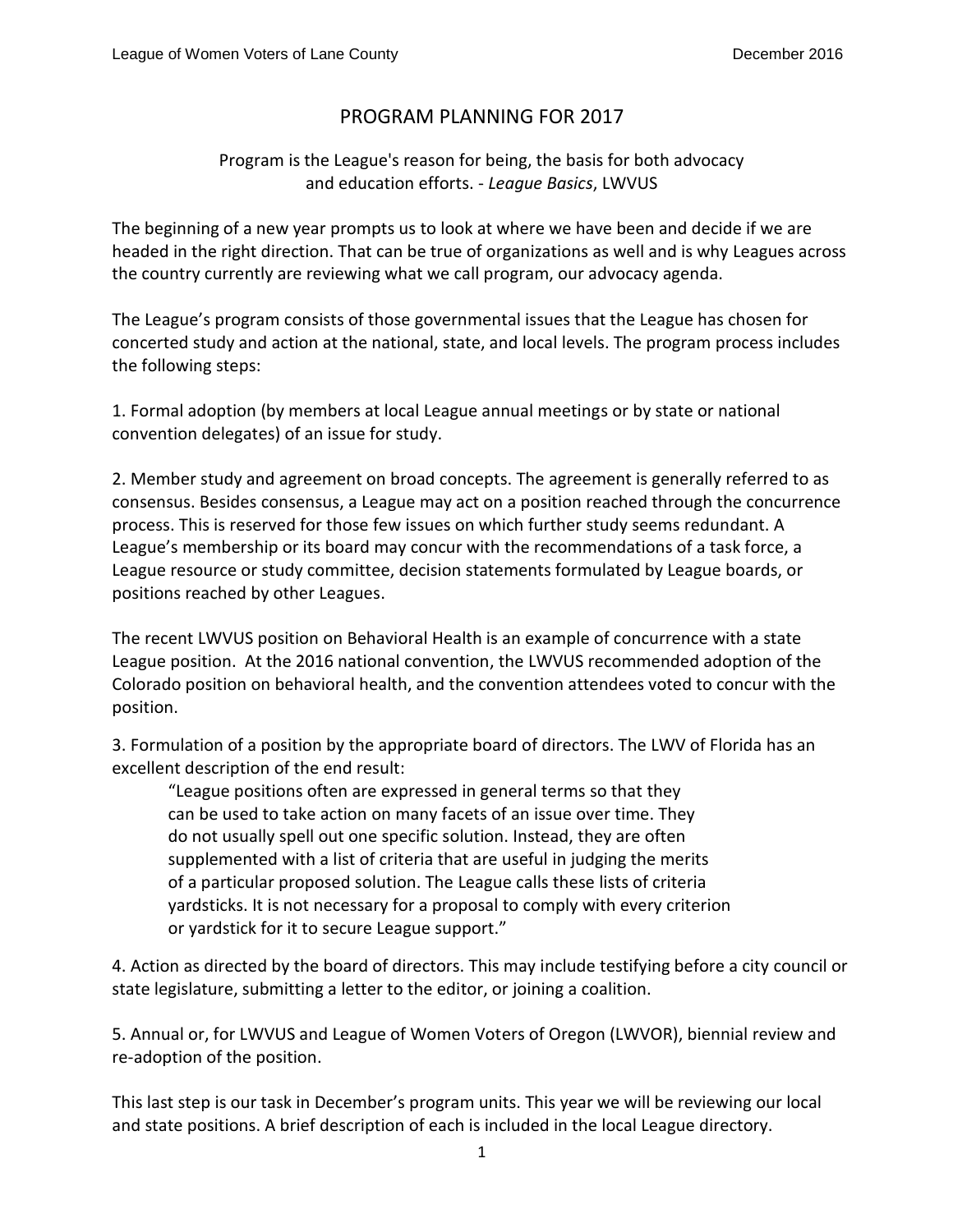Issues for Action, LWVOR's complete statements of position and action history, can be found on its website at [www.lwvor.org.](http://www.lwvor.org/)

When we review our existing program positions, we consider whether we still agree with the conclusions, if changing conditions require additional information, or if there is an area where we might want to take action that would mean a new study is needed.

Though the idea of a new study may be alluring, we might be able to take action or learn more about an issue by using an existing position at the local, state, or national level. A new study involves significantly more time and work than an update or even a restudy and consequently more member involvement in research and writing. Remember, as a local League we may base advocacy and/or study at the local level by using the positions of both our state and national organizations.

In discussing program, members consider existing positions and whether to retain, drop, update or restudy them. Following are some terms to keep in mind as we review our current program:

Retain: means keep position as is; no change.

Drop: means remove the position completely from our list. All further advocacy will be discontinued. It may not again be incorporated into the program without a new study.

Update: means study the position topic for informational purposes only, with no intention to update the position, only to update the knowledge base for the members.

Restudy: means undertake a review of the position in order to potentially change it.

After our unit meetings, the LWVLC board will compile the reports on local program and decide what to recommend for member consideration at our Annual Meeting in April. We will also forward the report on state positions to LWVOR in Salem, and that board will decide what to recommend to delegates at state Convention.

---Sue Boyd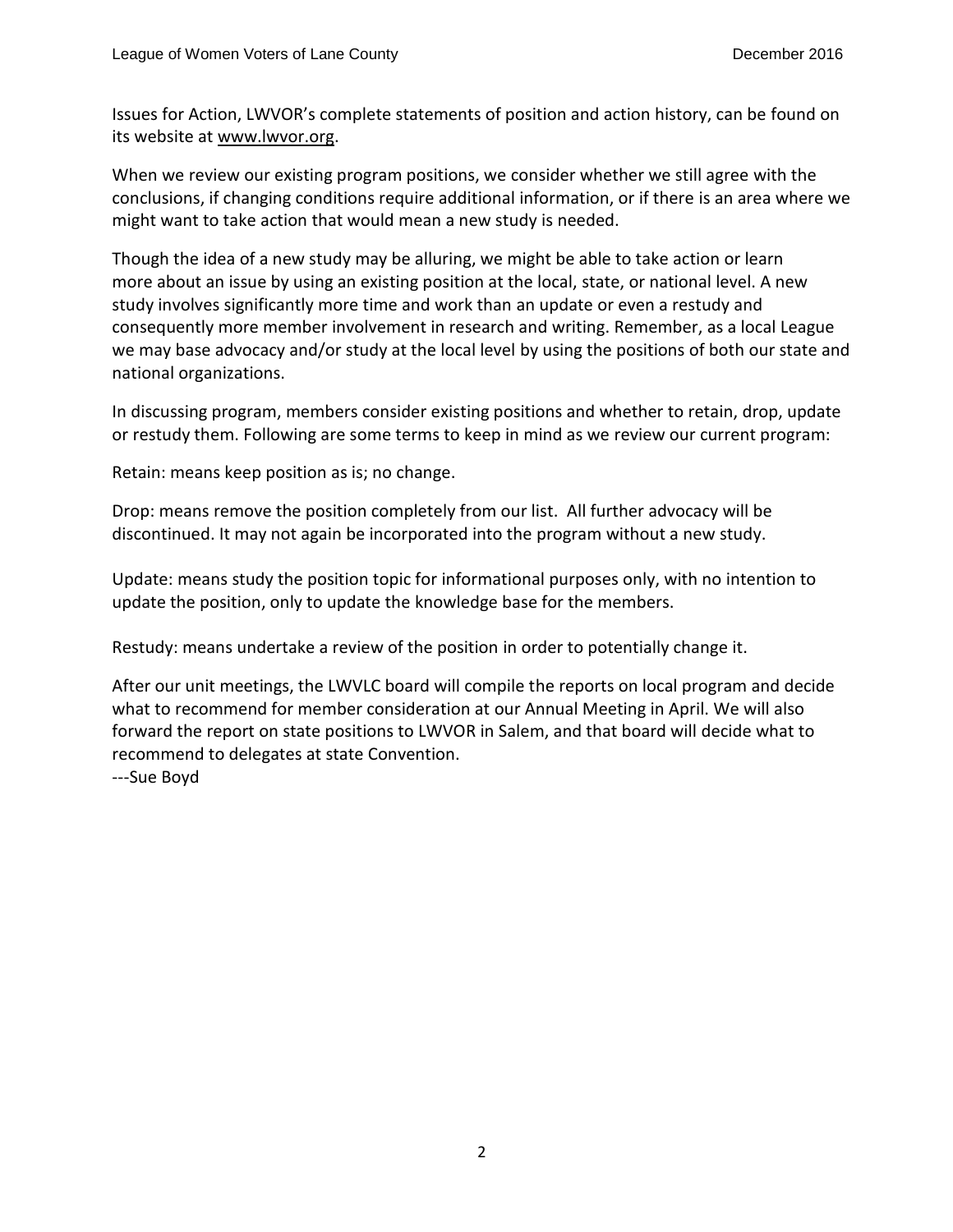| <b>LWVLC Program Planning</b>                     |               |             |               |          |  |
|---------------------------------------------------|---------------|-------------|---------------|----------|--|
| <b>Current Positions</b>                          | <b>Retain</b> | <b>Drop</b> | <b>Update</b> | Restudy* |  |
| <b>GOVERNMENTAL STRUCTURE AND PROCESS</b>         |               |             |               |          |  |
| Boards, Commissions and Committees                |               |             |               |          |  |
| Lane County Government                            |               |             |               |          |  |
| <b>Urban Services</b>                             |               |             |               |          |  |
| <b>Structure of Local Government</b>              |               |             |               |          |  |
| <b>ECONOMIC POLICY</b>                            |               |             |               |          |  |
| Capital Improvement Financing                     |               |             |               |          |  |
| <b>Local Government Finance</b>                   |               |             |               |          |  |
| Sustainable Economic Management                   |               |             |               |          |  |
| Urban Renewal and Tax Increment Financing         |               |             |               |          |  |
| <b>COMMUNITY DEVELOPMENT</b>                      |               |             |               |          |  |
| Housing                                           |               |             |               |          |  |
| Planning and Zoning                               |               |             |               |          |  |
| Sign Control                                      |               |             |               |          |  |
| Sustainable Metropolitan Management               |               |             |               |          |  |
| Transportation                                    |               |             |               |          |  |
|                                                   |               |             |               |          |  |
| <b>GOVERNMENTAL SERVICES</b>                      |               |             |               |          |  |
| <b>Elementary and Secondary School Facilities</b> |               |             |               |          |  |
| <b>Library Services</b>                           |               |             |               |          |  |
| Mental Health Services for Adults in Lane County  |               |             |               |          |  |
| Parklands                                         |               |             |               |          |  |
|                                                   |               |             |               |          |  |
| <b>NATURAL RESOURCES</b>                          |               |             |               |          |  |
| Solid Waste                                       |               |             |               |          |  |
|                                                   |               |             |               |          |  |
| <b>SOCIAL POLICY</b>                              |               |             |               |          |  |
| Ending Violence in Lane County                    |               |             |               |          |  |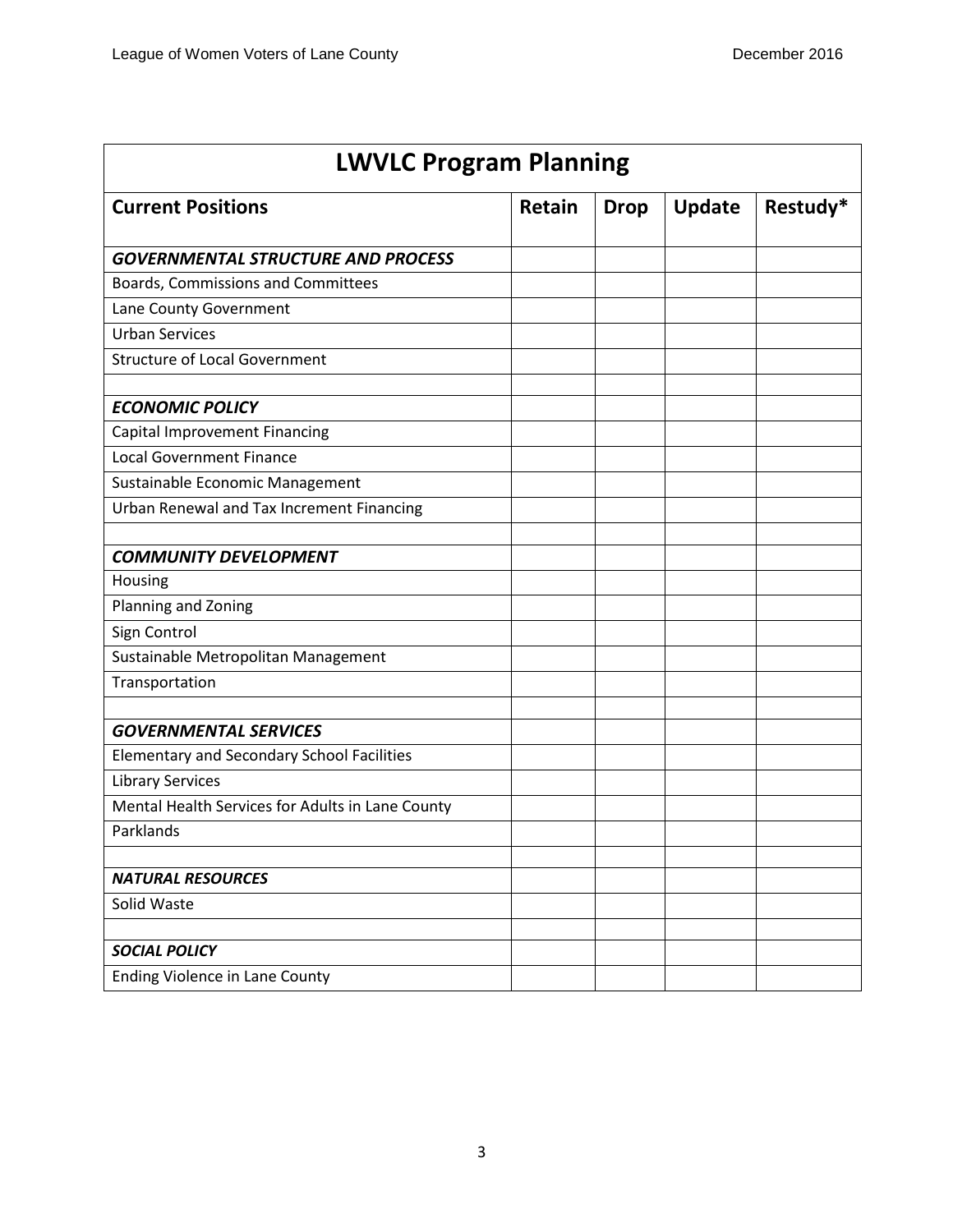## **LWVOR Program Planning: Existing Programs**

| <b>LWVOR Positions</b>                      | Retain | <b>Drop</b> | Update | Restudy* |
|---------------------------------------------|--------|-------------|--------|----------|
| <b>GOVERNANCE</b>                           |        |             |        |          |
| <b>Constitutional Provisions</b>            |        |             |        |          |
| Economic Development Revenue Bonds          |        |             |        |          |
| <b>Election Methods</b>                     |        |             |        |          |
| <b>Election Laws</b>                        |        |             |        |          |
| <b>Emergency Board</b>                      |        |             |        |          |
| Fiscal Policy - Tax System                  |        |             |        |          |
| Initiative, Referendum, and Recall          |        |             |        |          |
| <b>Oregon State Courts</b>                  |        |             |        |          |
| Redistricting in Oregon                     |        |             |        |          |
| <b>NATURAL RESOURCES</b>                    |        |             |        |          |
| <b>Air Quality</b>                          |        |             |        |          |
| <b>Offshore and Coastal Management</b>      |        |             |        |          |
| <b>Energy Conservation</b>                  |        |             |        |          |
| <b>Nuclear Energy</b>                       |        |             |        |          |
| Land Use                                    |        |             |        |          |
| Parks                                       |        |             |        |          |
| Seismic Risks                               |        |             |        |          |
| Water Policy: Quality and Quantity          |        |             |        |          |
| Water Resources of the Columbia River Basin |        |             |        |          |